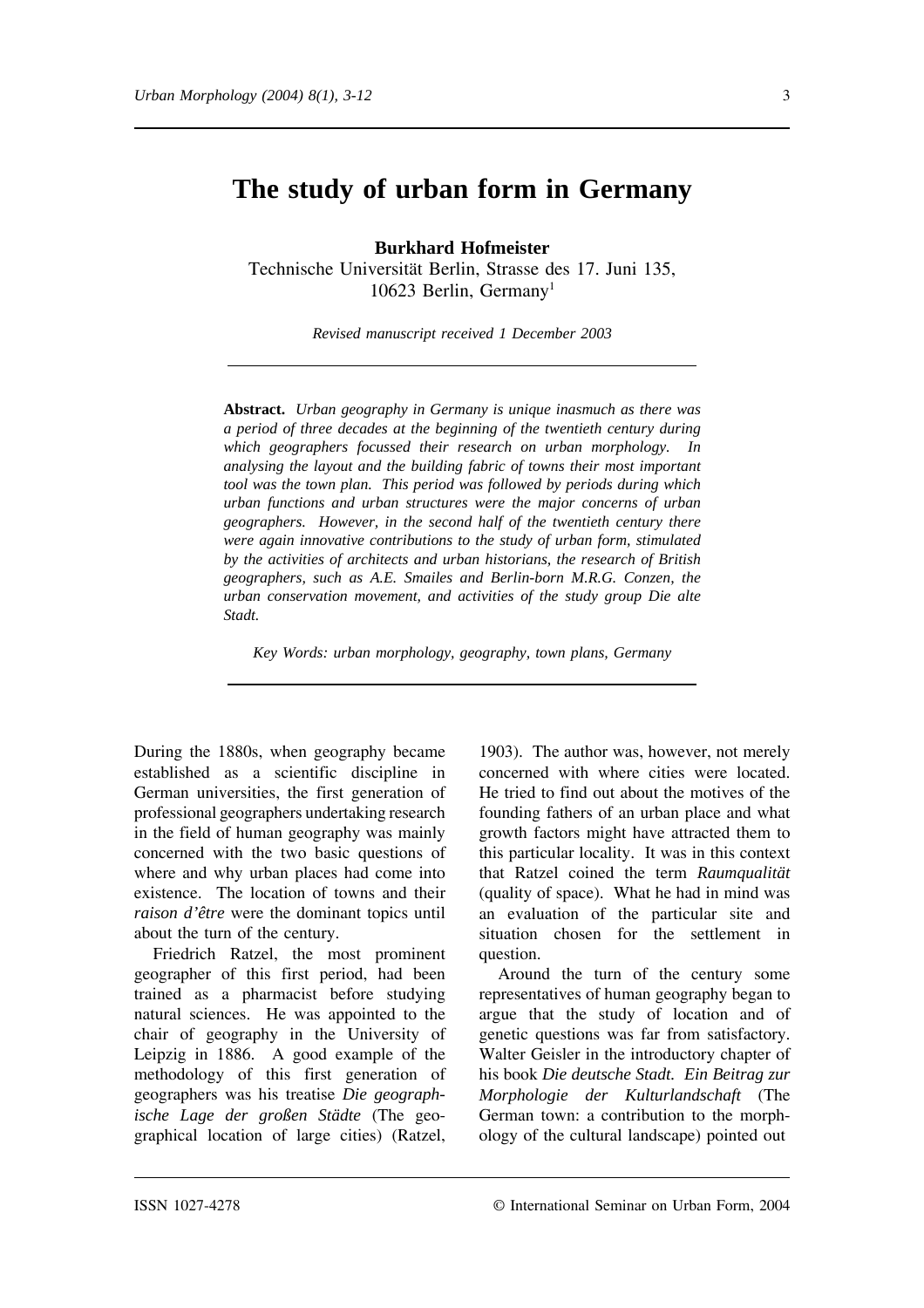that we shall only be able to answer the question of what a particular landscape looks like 'if we do not restrict ourselves to the mere distribution of geographical objects but rather describe their form' (Geisler, 1924, p. 365).

### **The urban morphology epoch**

While physical geographers were occupied with the description of landforms, and their vegetation cover, human geographers started to focus on the layout of urban places, the street patterns, transportation lines, squares, open spaces and the three-dimensional building fabric. Thus the following three decades became known as the morphological or physiognomic epoch of German urban geography.

The layout of towns was considered a rewarding object of research because of its persistence. The longevity of street patterns became particularly evident after the Second World War when, even in areas that had been heavily damaged by air raids, reconstruction work often followed existing streets, a phenomenon that induced city planners to comment that 'we are building around our own sewers'.

This second epoch of urban geography may be traced back to the time span from 1899 to 1928. It started with the publication of Otto Schlüter's *Über den Grundriß der Städte* (On the layout of towns) (Schlüter, 1899). Schlüter was appointed to the chair of geography in the University of Halle in 1911. It was he who coined the terms *Morphologie der Kulturlandschaft* (morphology of the cultural landscape) and *dingliche Erfüllung der Erdoberfläche* (objects shaping the earth's surface). The Finnish geographer J.G. Granö was influenced by this methodology of German geographers and, while proclaiming *Reine Geographie* (pure geography), in turn influenced German geographical studies far into the 1920s.

Schlüter published a treatise on the settlements of north-eastern Thuringia in 1903. Other authors contributing to the

morphology of urban places in Germany were E. Schrader (1922), with his publication on the towns in Hesse, and Robert Gradmann, with publications on the towns in Württemberg (1914) and Swebia (1916). The culmination of the morphological epoch was reached when, after writing his famous monograph on Danzig in 1918, Geisler published his aforementioned comprehensive treatise *Die deutsche Stadt* (Geisler, 1924).

The last important study along these lines was Rudolf Martiny's *Die Grundrißgestaltung der deutschen Siedlungen* (The layout of German settlements) (Martiny, 1928). But in the meantime Hans Bobek (1927) had already stimulated a change of direction with his treatise *Grundfragen der Stadtgeographie* (Basic questions of urban geography), in which he pointed out that the functions of urban places were far more important than their morphological appearance. As a consequence, the morphological approach to urban geography developed little over some three decades, and was to celebrate its revival only in the latter years of the twentieth century.

## **The methodology of the morphological approach**

As to the methodology of urban geographers during the morphological epoch, the town plan became the characteristic instrument of their endeavours. They analysed the street patterns, especially the length, width and direction of streets.

The first German scholar to make extensive use of town plans for analysing the layout of German towns seems to have been the Strassburg-based high school teacher J. Fritz (1894) with his essay on *Deutsche Stadtanlagen* (German towns). Two other significant publications were Eugen Oberhummer's paper *Der Stadtplan, seine Entwicklung und geographische Bedeutung* (The town plan, its development and geographical relevance) read to the Sixteenth Meeting of German Geographers and published in the conference proceedings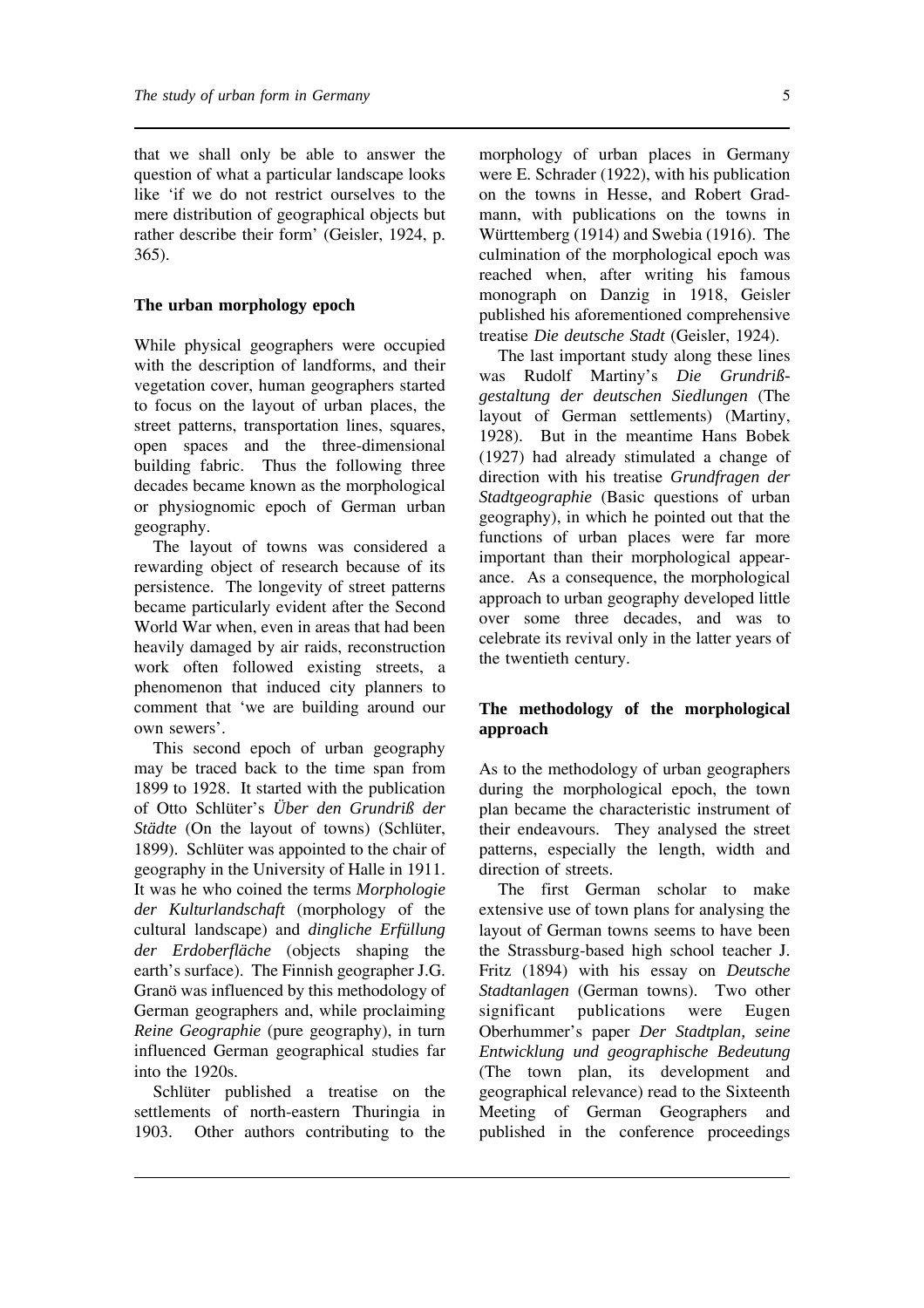(Oberhummer, 1907), and the treatise by Hugo Hassinger (1910) *Über Aufgaben der Städtekunde* (On the problems of urban studies), published in *Dr. A. Petermann's Mitteilungen*. Both authors underlined the importance of historical town plans for tracing the original settlement layout. They discussed in detail the discernment of ancient cartographers and the reliability of old town plans.

Hassinger stressed the fact that old town plans provide evidence of the original design of towns. He argued that the oldest streets were laid out with regard to the surface relief and the distribution of water bodies, and reflected early human features such as old rural field paths and town gates and town walls. Such main routes, set by nature and by man, have in later times been connected with each other by subordinate or secondary streets. A third category are those streets that have later been added to the original street network as necessary corrections, for instance the replacement of old narrow streets by modern broad boulevards. A final category are those arbitrarily constructed streets as they are found in the grid-like patterns of recent suburban areas (Hassinger, 1910).

The various publications on the layout of German towns stressed two issues that initiated a vigorous discussion among German geographers. First, by means of comparison of the layout of towns in various parts of Germany some authors came to the conclusion that not only rural villages but also towns looked different on either side of the so-called Elbe-Saale-Line. These two rivers were, for many centuries, the dividing line between the regions to the west, settled by Germanic tribes, and the regions to the east, settled by Slavic tribes and only after 1200 colonized by Germanic people from farther west.

Consequently, towns to the west of the Elbe-Saale-Line were believed to have grown over a number of centuries with the result that their street patterns were more or less irregular. In contrast, the towns east of the Elbe-Saale-Line were founded by the colonizing people under the rule of particular governing authorities on the basis of some prepared plan so that they had a much more regular street pattern, if not an exact grid. It was even argued that the population of west German towns mainly grew by the expansion of existing towns in various directions by the elongation of existing streets into the surrounding area while the population of eastern Germany mainly grew by the founding of new villages and towns.

Opponents of this theory retorted that there were also regular street patterns in the towns of the western German provinces, and that the partition of Germany into two great settlement regions with irregular and regular layouts respectively was just too simplified a story of how Germany had become populated.

Very likely this discussion had been influenced by the work of historians, in particular the famous book by S. Rietschel (1897) on *Markt und Stadt in ihrem rechtlichen Verhältnis* (Market and town and their juridical relationship).

The second issue was the significance of market places and town walls in the layout of towns. It was argued that the market had developed over several centuries from a mere widening of the main street to a centrallylocated square of increasing size, and in some towns there were even several market places each devoted to the trade in a particular commodity, such as horses or other animals, meat, grain, vegetables, fish or forest products. There was, indeed, certain evidence of the market place becoming more prominent with increasing distance east of the Elbe-Saale-Line.

Almost every German town that existed by 1200, or was founded after 1200, was a walled town in accord with the motto *Bürger und Bauer trennt die Mauer* (citizen and peasant are separated by the wall). In many cases the wall followed a roughly circular line, and this had an impact on the direction of at least a few streets. Some streets ran parallel to the wall while others ended in front of it. One or two thoroughfares were oriented toward the gates, which were the only entry points into town. The extreme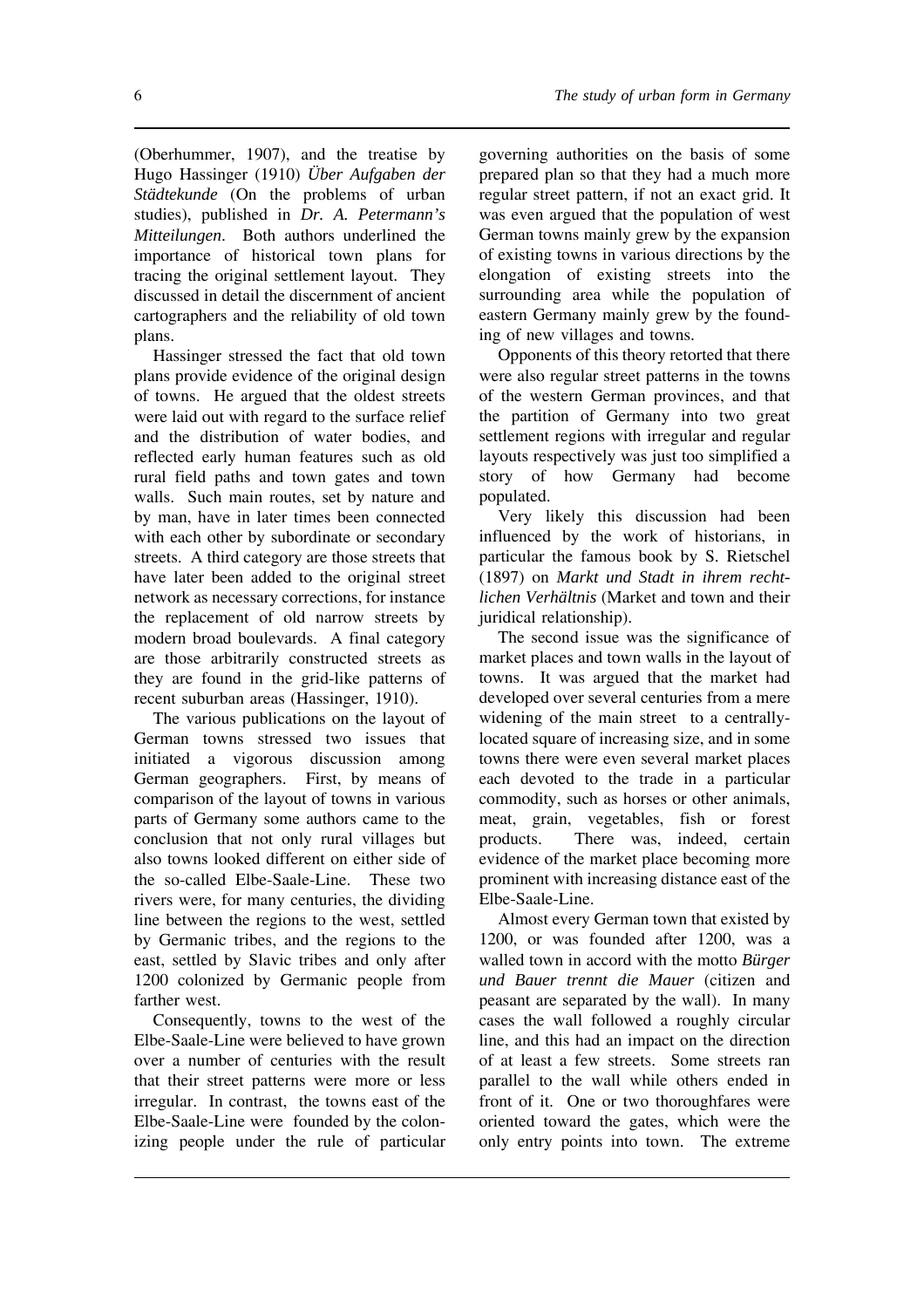case was four gates at the four cardinal points and two main streets connecting these gates and forming a cross in the centre of town.

When, after 1500, a number of towns were fortified with large ramparts and bastions, these fortifications had a still greater impact on the layout of towns. Some newly-founded fortresses, such as Neuf Brisach near the French-German border, had a spectacular layout dominated by a huge centrally-located *place des armes* and an exact grid pattern of streets. When in more recent years those fortifications were dismantled, the open spaces were often used for ring roads and railway lines.

A special category of towns in Germany were the numerous court-towns of the royalty and high nobility of the former German sovereign territories. These towns used to be designed according to the founders' conception, the streets being oriented toward the royal palace. Some such layouts were a combination of both a radial street pattern and a grid.

In a post-war treatise on Mannheim, Friedmann (1968) pointed out that the *esprit géométrique* had completely ruled the layout of town to the extent that the rows of blocks (each a perfect square within a perfect grid) were each assigned a letter of the alphabet and each individual block was assigned an additional number. The houses were not numbered along the streets but rather along the four sides of the individual block.

In contrast to the layout, less attention was paid to the third dimension, namely the building fabric. There were at least six aspects to be investigated: first, the position of houses relative to the direction of the streets; secondly, housing densities as related to compact city blocks or free-standing houses; thirdly, the age and style of the buildings; fourthly, the construction material with regard to its workability and the building style; fifthly, the height of buildings, also with regard to the construction material; and sixthly, the shape of the roofs.

One major issue discussed by Hassinger (1910) and several other authors was the

extent to which town houses had been derived from the peasants' houses of the town's rural environs, the influences from farther afield, and the effects building regulations might have had on houses. Such influences and regulations may have either supported or prevented the acceptance of foreign building materials and foreign architectural styles.

Initially there was discussion about whether the gable had originally faced the street and whether in the course of time a *Giebelschwenkung* (turn of the gable) had taken place so that a greater number of houses, particularly those outside the old town kernel, were now standing in a longitudinal direction, i.e. parallel to the street.

#### **Evaluation of the urban morphology epoch**

The morphological approach to urban geography as it was practised in the first three decades of the twentieth century was not really a complete paradigmatic change. Genetic and location factors as well as urban functions had always been objects of urban geographical research. Thus the whole first chapter of Geisler's book *Die deutsche Stadt* (1924) was devoted to the question of the choice of *topographische Lage* (site) for any new settlement. Several authors made statements to the effect that urban form must not be isolated from other urban aspects, such as location, growth factors and the functions of towns. The only difference in comparison to the previous period and the following periods of the discipline was the fact that more emphasis was put on the question of urban form while other aspects of urban research were of minor importance. During those three decades urban form became the starting-point and the major topic of urban geography.

Some authors claimed that, on the basis of urban form, conclusions could be drawn about the genesis of an urban settlement. Changes of the direction of streets and of the size and shape of building blocks served as indicators for tracing different stages of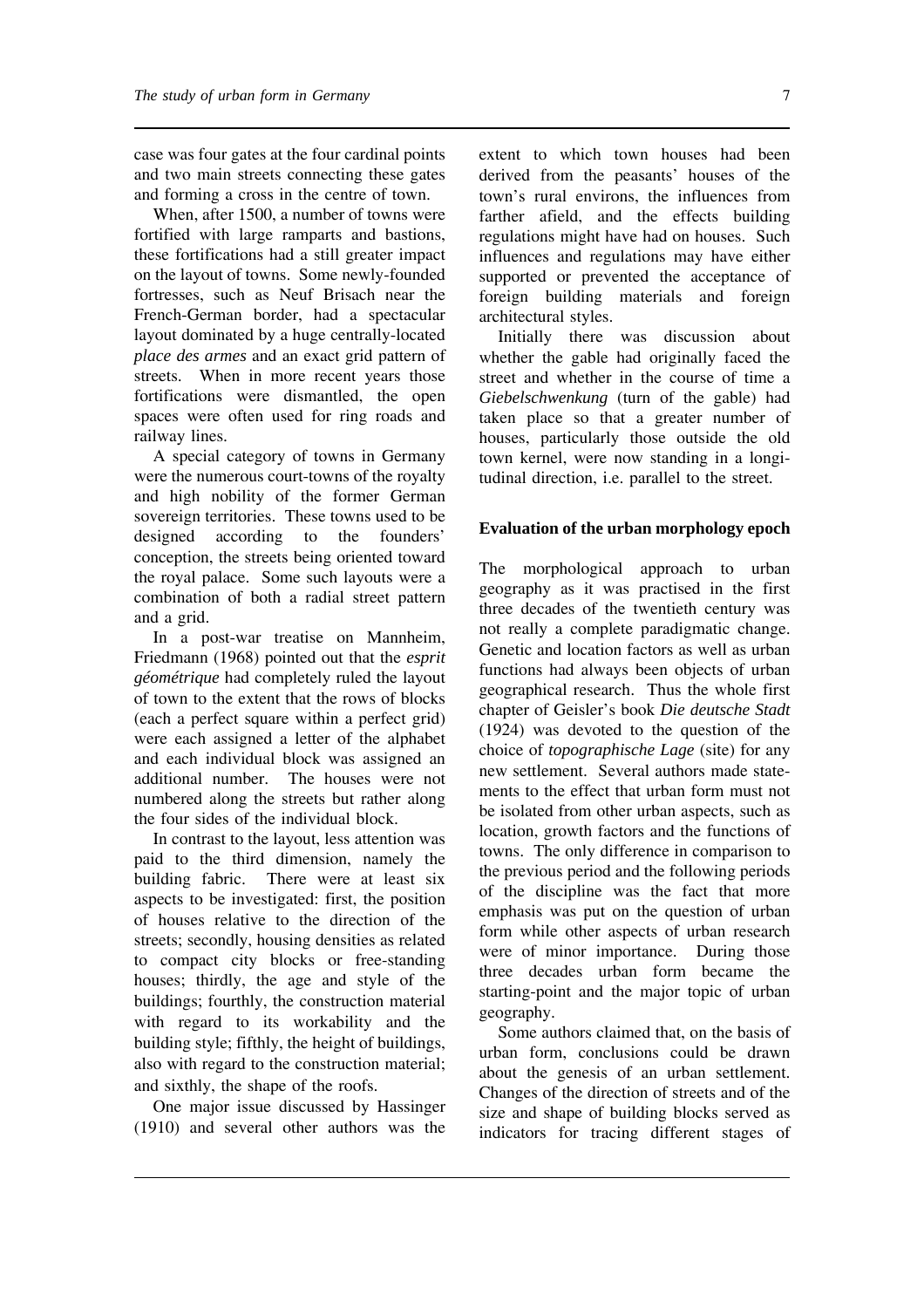development of a town, as did changes of building materials and architectural styles. Even Bobek acknowledged the results of the urban morphological research of Schlüter and other scholars (Bobek, 1927).

It is hard to judge how important and how successful those discussions on the form of towns were. It may be somewhat disillusioning to learn that at the very end of the urban morphology epoch both Geisler (1924) and Martiny (1928) in their respective publications stated that architects and directors of museums, rather than geographers, had cared about research on urban form. Geisler pointed out that 'it is characteristic that there are quite a few excellent compendiums of geomorphology, but that except for a few monographs there is virtually no systematic treatment of the morphology of the cultural landscape' (Geisler, 1924, p. 365). These were not inspiring statements about the period of urban geography that now came to an end.

## **Post-war geography and the study of urban form**

The period from 1928 to the mid-1950s was dominated by research on urban functions and urban structure. Bobek with his early publications had served as a pacemaker; Christaller's central place theory of 1933 was a milestone, as was the editorial work of Passarge (1930) on *Stadtlandschaften der Erde* (Townscapes of the world), to mention just a few of the outstanding contributions of the time.

The study of urban form was, however, not totally neglected. The first author to have returned to urban morphology seems to have been H.F. Gorki (1954) with his treatise on *Die Grundrisse der westfälischen Städte* (The layout of Westfalian towns). The author distinguished radial, grid, featherlike, parallel and single-street patterns of the town kernel. He came to the conclusion that two major types of layout, a circular-radial type and rectangular-rectilinear type, occupied distinct areas within the province of Westfalia

and that these may very well be identified with areas where, on the one hand, towns had grown progressively and, on the other hand, they had been founded according to some preconceived plan (Gorki, 1954, pp. 17-18).

Three major attempts were made to push the study of urban form into new directions. The first of these was a treatise by Ilse Möller (1959) on a suburban area of Hamburg, dealing with the suitability of different house types for specific functional uses. Möller distinguished between seven *soziale Grundstrukturen von Gebäuden* (basic social structures of houses) in the particular part of Hamburg she investigated: first, small residential houses; secondly, large residential houses divided into small flats; thirdly, large residential houses divided into large flats; fourthly, rows of suburban villas; fifthly, free-standing villas of normal size; sixthly, free-standing villas of extraordinary size; and seventhly, public buildings. She then mapped the distribution of each basic structural type and tried to establish areas dominated by one or two such types. She claimed that each basic structural type had a typical capacity for certain urban functions seeking accommodation. The higher the function, the greater was the demand for appropriate housing.

The lower-rank basic structures will accommodate all kinds of shops, such as grocery shops and general merchandise shops as well as small craftsmen's shops and restaurants, the small residential house being even more attractive to such enterprises than the large residential house divided into small flats. Of the high-rank basic structures, the large residential houses divided into large flats and the rows of surburban villas, and particularly the freestanding villas, very seldom accommodate such shops and craftsmen's enterprises. However, all these high-ranking basic structures are most appropriate for physicians' and solicitors' offices, administrative offices, fashion parlours, boarding houses, publishing firms and consulates. The last three functions, owing to their higher demand for space and their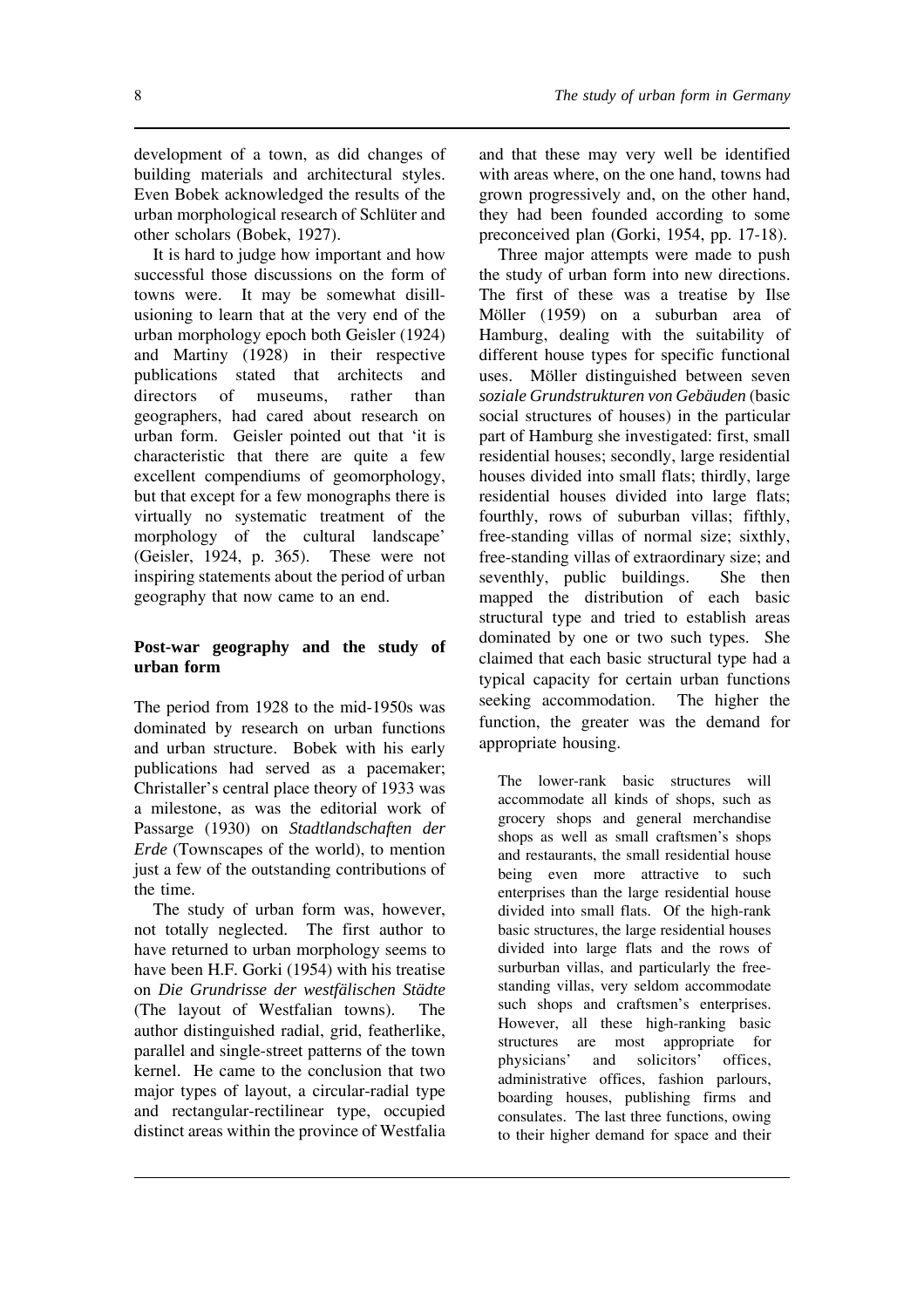greater need for display, even prefer the suburban villas (Möller, 1959, pp. 141-2).

The second treatise was the dissertation by Arnold Schulze (1962) *Die Sielhafenorte* (Tidewater channel settlements) on those very peculiar settlements along the German coast of the North Sea. His investigation was devoted to *Formengenese* (genesis of form). The author's intention was to trace those tidewater channel settlements to the original rows of houses facing the coast line and to show the various steps of development to the rather sophisticated present-day *Deichnischensiedlungen* (cove and dike settlements). The author stressed that, despite the loss of the seaport function of some of the tidewater channel settlements and their transformation to tourist or commuting settlements or residential places for agricultural workers, their peculiar layout and building fabric have been largely preserved to the present day.

The third treatise was the article by Friedrich Huttenlocher (1963) in *Geographische Zeitschrift* on *Städtetypen und ihre Gesellschaften anhand südwestdeutscher Beispiele* (Clusters of urban types in southwestern Germany). The author claimed that physiognomic types of towns are regional types inasmuch as in any particular region the dominant construction material not only determines the prevailing colour of the buildings, but also certain architectural features and details of style, these being dependent upon the workability of the material in question. A result of his studies was recognition of what he called *Materialprovinzen* (provinces of dominant construction materials).

He distinguished between three such provinces in southwestern Germany: the region of the red sandstones of the Odenwald Mountain, northern Black Forest and Upper Rhine Valley, the Keuper sandstone region of the Neckar Valley and a portion of Kraichgau, and the Backstein region of bricks in Upper Swebia. He also pointed out that houses started to look different as soon as people ran out of particular construction materials. For instance in Brandenburg, a

glaciated region, the steeple of Berlin's Nicolai Church erected in 1223 was built of erratic boulders, but after these became rare people switched to different construction materials, and the French monastic church erected in 1271 was built of brick.

In addition to these three approaches, there have been other contributions to urban morphology, such as the monographs on the former ducal residences of Alt-Mannheim (Friedmann, 1968) and Wolfenbüttel (Ohnesorge, 1974) and the treatise by Krings on Belgian towns (Krings, 1984).

A number of German geographers did field work on urban places outside their own country. Although their investigations were generally more concerned with other aspects of towns, they nevertheless made some valuable contributions to urban morphology. For example, Elmar Sabelberg (1984) provided most stimulating accounts of Italian towns. Judged by the numbers of geographers involved in urban studies, the most intensively investigated towns are those in the Islamic culture realm (Wirth, 2000) and Latin America.

### **Contributions from outside Germany**

In the English-speaking countries there was no urban morphology epoch, in the first half of the twentieth century at least, comparable to that in Germany. In the United Kingdom urban morphology was initiated in the 1950s when A.E. Smailes (1955) published his famous paper 'Some reflections on the geographical description and analysis of townscapes' in the *Transactions of the Institute of British Geographers*. However, British geography received an important impetus from a study on the townscape of Alnwick by M.R.G. Conzen (1960), a Berlin geographer who had emigrated to Great Britain and whose ideas returned, so to speak, via England to his country of birth (Whitehand, 1981).

In the United States urban morphology had never been an important issue – the papers by John Leighly on Swedish towns (1928)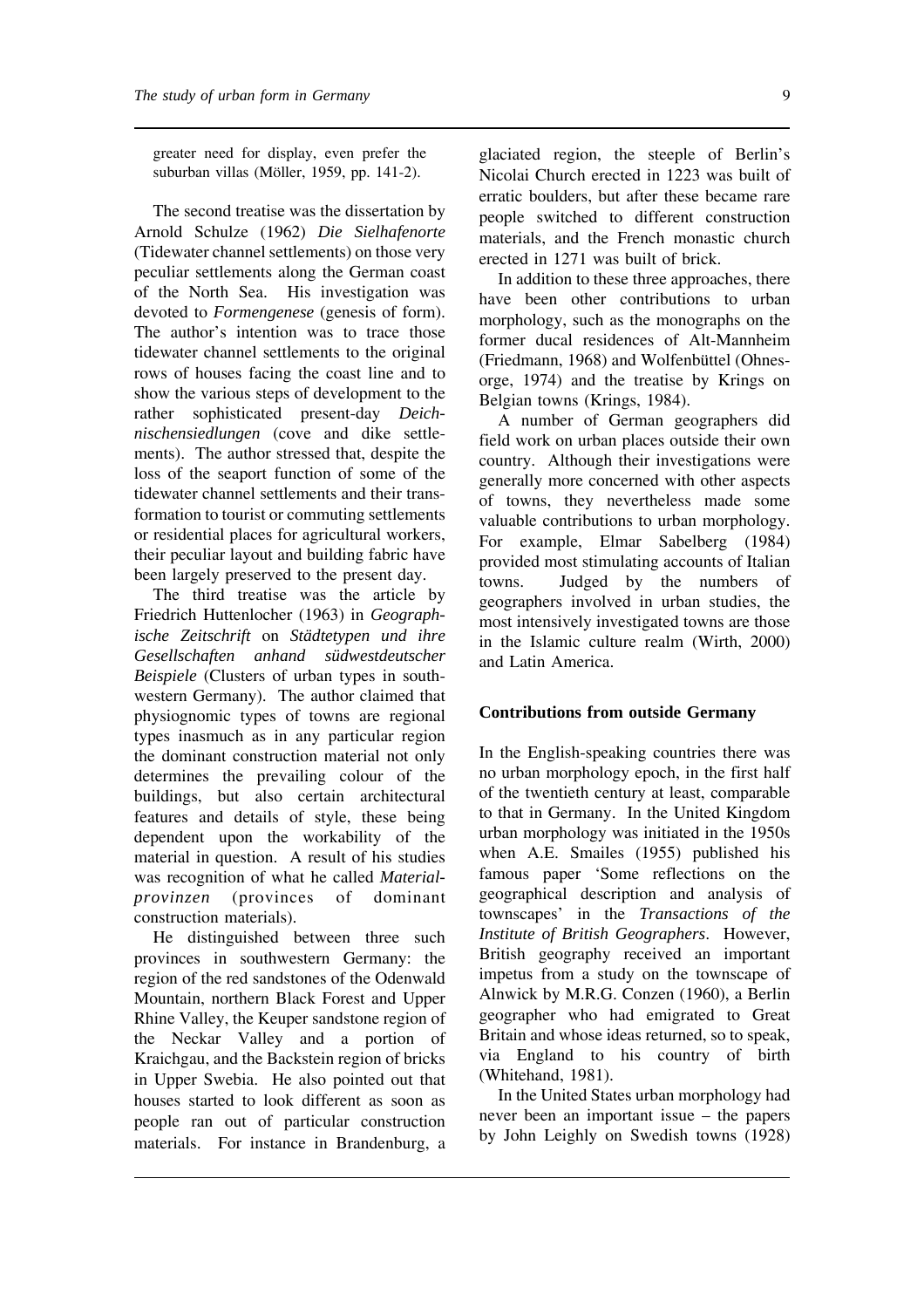and Baltic towns (1939) were rather exceptional. It was only after the 1960s that American geographers began to make up for this neglect. *Cum grano salis* these American contributions to urban form might be equated with post-war German social geography, if Rickert's house façades are seen as a social-geographic indicator in terms of Hartke's Munich school of social geography, a point made by Joseph Hajdu (1968).

# **Developments in other fields**

There were also incentives from other disciplines. In 1952 the architect and city engineer Karl Gruber published his famous book *Die Gestalt der deutschen Stadt* (The shape of the German town) which contained numerous drawings and offered a wealth of information on the form of towns throughout Germany (Gruber, 1952). The urban historian Heinz Stoob initiated the voluminous *Deutscher Städteatlas* (Atlas of German towns) (Stoob 1973 ff). There had been co-operation between geographers and the representatives of various disciplines in preparing the historical atlases of the German Länder. Atlases such as the *Historischer Atlas von Baden-Württemberg* contained several issues on the layout of medieval towns, the comments on which were usually written by geographers (Scheuerbrandt, 1976).

An impetus not to be underestimated came from the environmental movement in general and the urban conservation movement in particular after Earth Day 1970. People in many countries had become aware of the fact that, in the two and a half decades after the Second World War, much harm had been done to nature and little attention given to environmental issues. In the field of urbanism this meant that too much of the urban heritage had already been destroyed and replaced by modern and often rather sterile structures and that there was a high demand for careful restoration and cautious conservation. This, in turn, meant that there

was a need to produce inventories of the older parts of towns and to care about their layout and building fabric. Planners were in need of preparatory investigations with regard to urban renewal programmes, the distant effects of prominent buildings, the compactness of streets and squares, and deficiencies such as the lack of ventilation or exposure to sunshine.

In 1973 a study group called *Die alte Stadt* (The old town) was founded in Esslingen am Neckar. Eventually some 140 towns with historic kernels in the Germanspeaking countries of Germany, Austria, Switzerland and South Tyrol became members of this association which regularly held meetings twice a year, the member towns being represented by their mayors, their chief engineers, their urban conservationists, their local historians and archivists. A quarterly journal of the same title, *Die alte Stadt*, was founded, on the editorial board of which served, among others, one professional geographer. The present author had the honour to hold this position for 15 years. The journal served as a kind of link between practising town administrators and planners on the one hand and academics specializing in urban affairs on the other.

# *Stadtgestalt* **and** *Sozialtopgraphie*

Urban geographers in Germany have thus resumed research on urban form since the mid-1970s. In 1979, H. Schroeder-Lanz organized a Canadian-German symposium on *Stadtgestalt-Forschung* (urban morphological research) in Trier with a remarkable number of foreign geographers participating. The proceedings were published some years later in two large volumes (Schroeder-Lanz, 1982/ 1986). One contribution to this symposium, by Jürgen Lafrenz, is particularly noteworthy. He applied the so-called metrological method (the science dealing with weights and measures) to his research on street patterns. After looking for standard measures determining the sizes of lots and the width of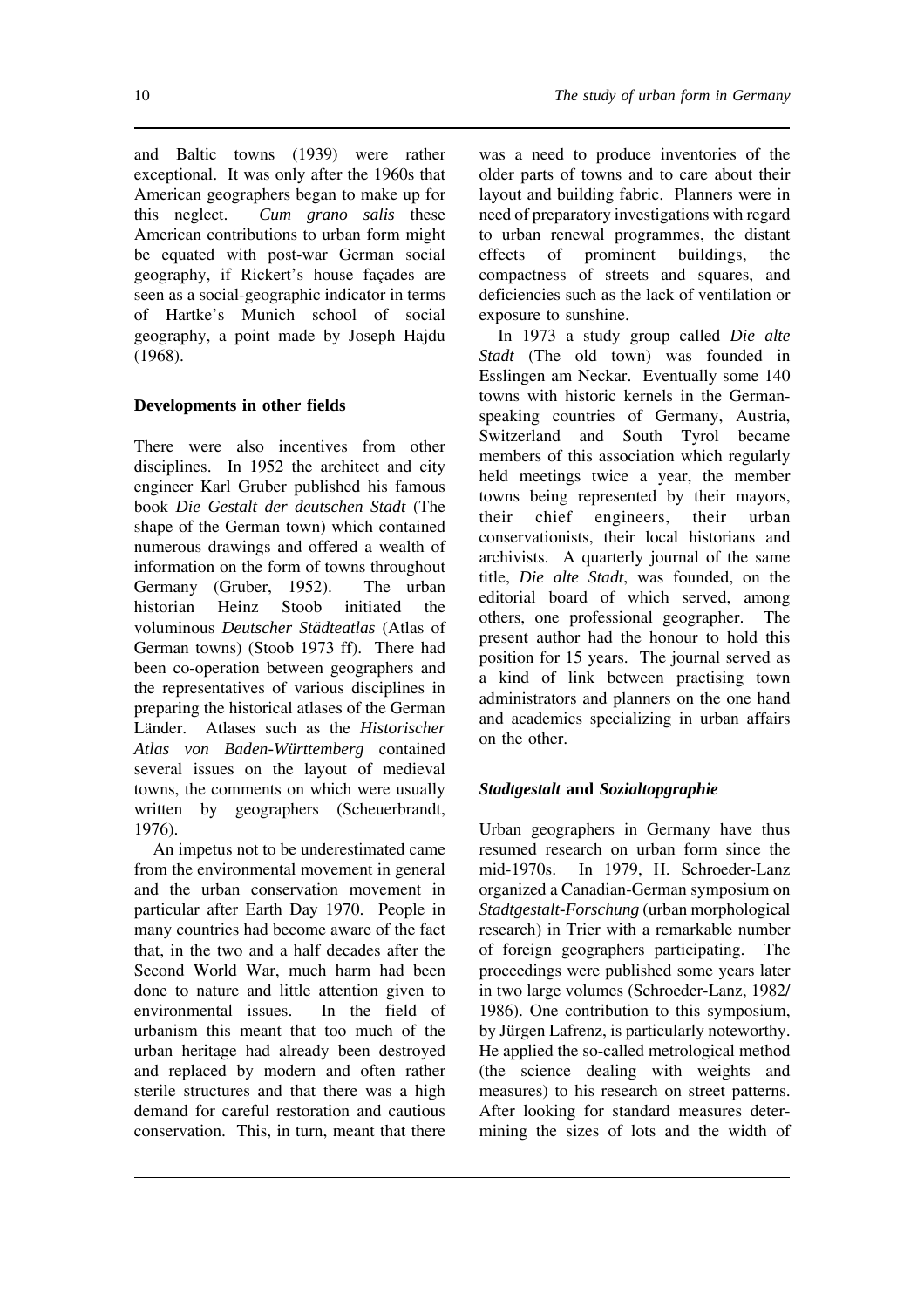streets, he searched for deviations and tried to detect disruptions of urban growth on the basis of such deviations.

In a later paper (Lafrenz, 1989), the same author used the city of Lübeck as an example for what he called *Bewertungszyklen* (evaluation of cycles of buildings). According to his findings there have been two such cycles in this town's recent past. The economic growth during the nineteenth century led to lot sizes, street widths and building heights that differed from the traditional street pattern and building fabric of the old town. From the beginning of the twentieth century through to the 1920s, people made attempts to correct those errors. A second cycle started after the Second World War when, during the course of reconstruction, many old and partially destroyed buildings were torn down and replaced by modern structures, these usually being out of proportion to the traditional building stock. After 1970, the urban conservation movement made people sensitive to such blunders, and another revaluation in favour of traditional forms led to a more subtle treatment of townscapes.

A different line of research was the socalled *Sozialtopographie* (social topography), that is social data assigned to individual lots or building blocks or even larger units of the town. Since statistics are subject to certain restrictions at the level of the individual lot, this method cannot always be applied using present-day data. However, historical data may be used to reveal earlier developments of towns. Research along these lines has already produced interesting results, the investigations by Dietrich Denecke (1980) being of particular note. But there are other disciplines involved in this kind of research: for example, there are the contributions by the urban planner Cord Meckseper. His paper *Stadtplan und Sozialstruktur in der deutschen Stadt des Mittelalters* (Town plan and social structure in the German medieval town) (Meckseper, 1972) is of special note.

Various authors claimed to have found evidence that as early as the late Middle Ages tanners had been banned from the town proper and that housing for them was

provided outside the town walls along the banks of a river or canal. Tanning and certain other noisome crafts were thus concentrated in particular streets, the names of which reveal to the present day the former location of such crafts. Even back in the fifteenth century, differences in housing rents between the more- and less-centrally located streets made for the segregation of higherand lower-status residents as well as different commercial functions. In 1515 the famous merchant Fugger in Augsburg started to provide low-rent housing for his employees in one section of his huge estate. In a German ducal residence the duke around 1550 restricted carriage entrances to a limited area near his castle, thus forcing the nobility to live right next to the ducal estate. These are just a few examples, already in early historical times, of making urban form and function coincide.

### **Conclusion**

The study of urban form has had a comparatively long tradition in Germany. It was the main concern of human geographers during the first three decades of the twentieth century. During the 1950s and the 1960s some interesting contributions were made that opened up different lines of investigation. In the wake of the urban conservation movement after 1970, the founding of the study group *Die alte Stadt* in 1973 and stimulation from representatives of other disciplines and from foreign geographers, there has been a remarkable revival of urban form studies in Germany. Although no bread-and-butter issue, urban form has, in recent years, received adequate attention from German geographers.

### **Note**

1. Address for correspondence: Zenostrasse 1A, D-83435 Bad Reichenhall, Germany.

### **References**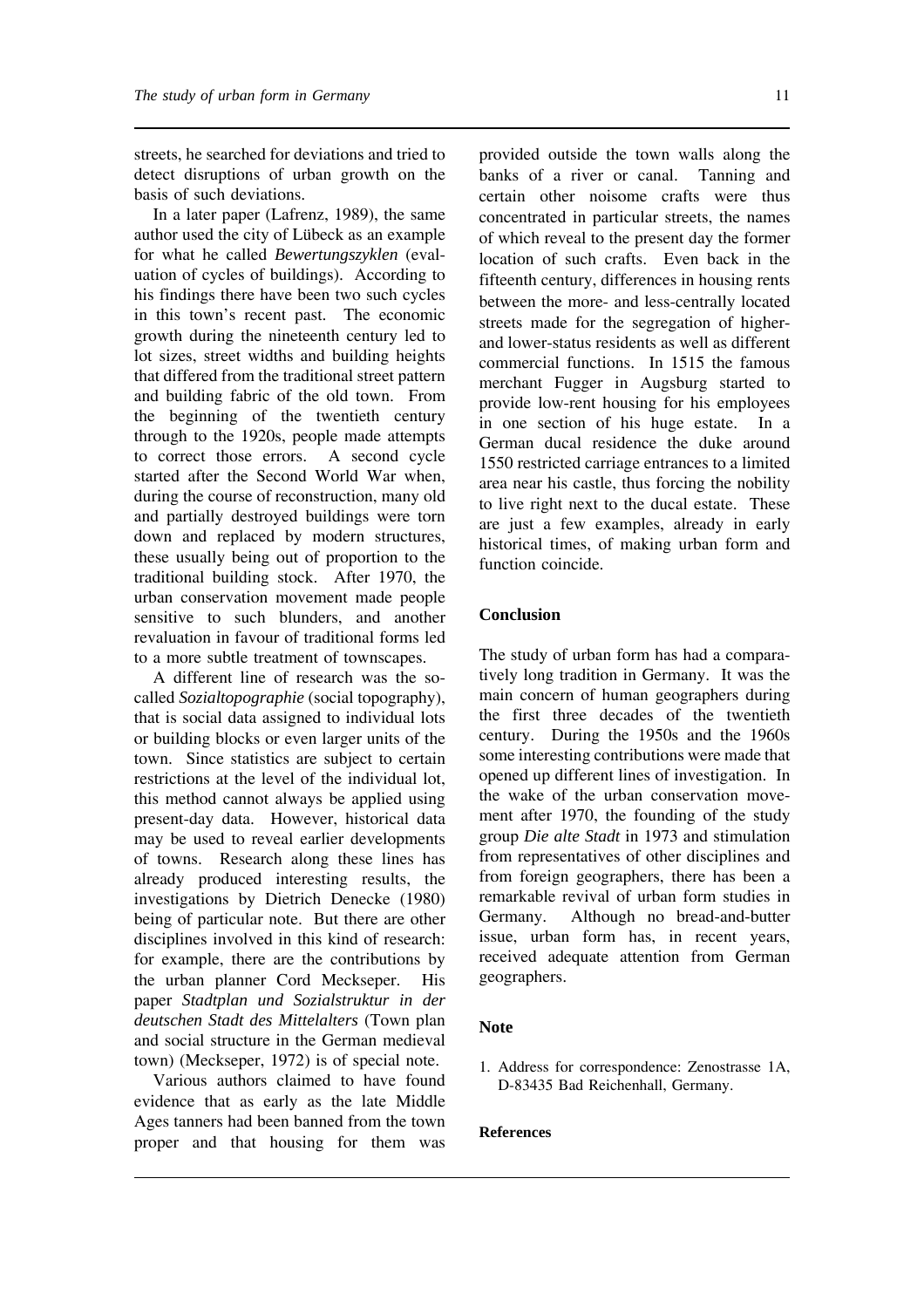- Bobek, H. (1927) 'Grundfragen der Stadtgeographie', *Geographischer Anzeiger* 28, 213-24.
- Christaller, W. (1933) *Die zentralen Orte in Süddeutschland* (Fischer, Jena).
- Conzen, M.R.G. (1960) *Alnwick, Northumberland: a study in town-plan analysis,* Institute of British Geographers Publication 27 (George Philip, London).
- Denecke, D. (1980) 'Die sozio-ökonomische Gliederung südniedersächsischer Städte im 18. und 19. Jahrhundert. Historisch-geographische Stadtpläne und ihre Analyse' *Niedersächsisches Jahrbuch für Landesgeschichte* 52, 25-38.
- Friedmann, H. (1968) *Alt-Mannheim im Wandel seiner Physiognomie. Struktur und Funktionen (1606-1965)*, Forschungen zur deutschen Landeskunde 168 (Bundesanstalt für Landeskunde und Raumforschung, Bad Godesberg).
- Fritz, J. (1894) 'Deutsche Stadtanlagen', *Beilage zum Programm 520 des Lyzeums Strassburg* (Heitz-Mündel, Strassburg).
- Geisler, W. (1918) *Danzig: ein siedlungsgeographischer Versuch* (Kafeman, Danzig).
- Geisler, W. (1924) *Die deutsche Stadt: ein Beitrag zur Morphologie der Kulturlandschaft*, Forschungen zur deutschen Landes- und Volkskunde (Engelhorn, Stuttgart).
- Gorki, H.F. (1954) 'Die Grundrisse der westfälischen Städte', *Spieker* 5, 5-18.
- Gradmann, R. (1914) *Die städtischen Siedlungen des Königreichs Württemberg* (Engelhorn, Stuttgart).
- Gradmann, R. (1916) 'Schwäbische Städte' *Zeitschrift der Gesellschaft für Erdkunde zu Berlin.*
- Granö, J.G. (1929) 'Reine Geographie. Eine methodologische Studie, beleuchtet mit Beispielen aus Finnland und Estland', *Acta Geographica* (Helsinki) 2, 1-202.
- Gruber, K. (1952) *Die Gestalt der deutschen Stadt. Ihr Wandel aus der geistigen Ordnung der Zeiten* (Callwey, München).
- Hajdu, J.G. (1968) 'Toward a definition of postwar German social geography', *Annals of the Association of American Geographers* 58, 397- 410.
- Hassinger, H. (1910) 'Über Aufgaben der Städtekunde', *Dr. A. Petermann's Mitteilungen* II, 289-94.
- Hofmeister, B. (1992) 'Urban geography', in Ehlers, E. (ed.) *40 years after: German geography. Developments, trends, and prospects 1952-1992* (Geographisches Institut der Universität Bonn, Bonn).
- Huttenlocher, F. (1963) 'Städtetypen und ihre Gesellschaften anhand südwestdeutscher Beispiele', *Geographische Zeitschrift* 51, 161- 82.
- Krings, W. (1984) *Innenstädte in Belgien. Gestalt, Veränderung, Erhaltung (1960-78)*, Bonner Geographische Abhandlungen 68 (Ferdinand Dümmlers, Bonn).
- Lafrenz, J. (1989) 'Bewertungszyklen vorindustrieller Stadtgestalt im Industriezeitalter', *Die alte Stadt* 16, 39-57.
- Leighly, J.B. (1928) 'The towns of Mälardalen in Sweden: a study in urban morphology', *University of California Publications in Geography* 3, 1-134.
- Leighly, J.B. (1939) 'The towns of medieval Livonia', *University of California Publications in Geography* 6/7, 235-314.
- Martiny, R. (1928) *Die Grundrißgestaltung der deutschen Siedlungen,* Ergänzungsheft 197, Petermanns Mitteilungen (Justus Perthes, Gotha).
- Meckseper, C. (1972) 'Stadtplan und Sozialstruktur in der deutschen Stadt des Mittelalters', *Stadtbauwelt* 33, 52-7.
- Möller, I. (1959) *Die Entwicklung eines Hamburger Gebietes von der Agrar- zur Großstadtlandschaft*, Hamburger Geographische Studien 10 (Geographisches Institut der Universität Hamburg, Hamburg).
- Oberhummer, E. (1907) 'Der Stadtplan, seine Entwickelung und geographische Bedeutung', *Verhandlungen des 16. Deutschen Geographentages* (Dietrich Reimer, Berlin) 66-101.
- Ohnesorge, K.W. (1974) *Wolfenbüttel. Geographie einer ehemaligen Residenzstadt*, Braunschweiger Geographische Studien 5 (Gotze, Braunschweig).
- Passarge, S. (ed.) (1930) *Stadtlandschaften der Erde* (Ferdinand Hirt, Breslau).
- Ratzel, F. (1903) 'Die geographische Lage der großen Städte', *Großstadt, Jahrbuch der Gehe-Stiftung* 9 (Zahn and Jaensch, Dresden).
- Rickert, J.E. (1967) 'House façades of the Northeastern United States: a tool of geographic analysis', *Annals of the Association of American Geographers* 57, 211-38.
- Rietschel, S. (1897) *Markt und Stadt in ihrem rechtlichen Verhältnis* (Veit, Leipzig).
- Sabelberg, E. (1984) *Regionale Stadttypen in Italien. Genese und Struktur der toskanischen und sizilianischen Städte an den Beispielen Florenz, Siena, Catania und Agrigent*,